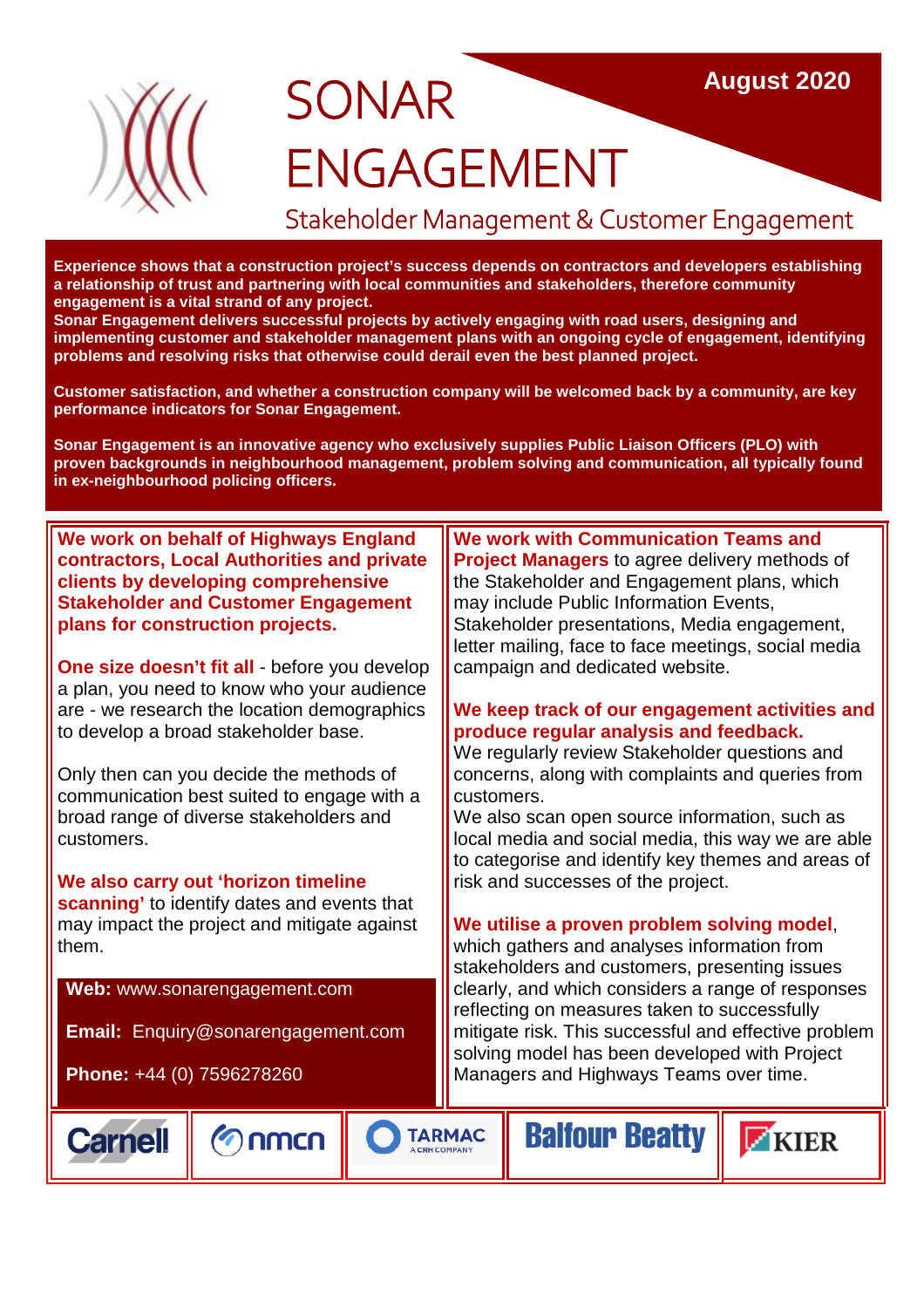#### **Paul Valentine, Director, SONAR ENGAGEMENT**

Paul became an independent Highways Stakeholder and Customer Engagement specialist in January 2017 following a



successful 25 year Police career, in which he excelled in Partnership working, stakeholder management and problem solving.

Paul has since led Stakeholder and Customer Engagement plans for NMCN plc on behalf of Highways England – he was inspired to create Sonar Engagement, with the aim of being the leading UK agency that specialises exclusively in Highways projects.

#### **A45 / A6 Chowns Mill Roundabout Improvement Public Information Events**

In early 2020 Sonar Engagement were delighted to be part of the collaborative information events for the A45/ A6 Chowns Mill roundabout improvement. Nearly 450 people attended, including various dignitaries and Stakeholders.

The events received positive media coverage from BBC Look East and the Northampton Chronicle & Echo.

**But most importantly 96% of people came away feeling more informed!**

highways

A45 / A6 Chowns Mill roundabout improvement Public information events

### **Dave Horner, Public Liaison Officer.**

Dave became a Public Liaison Officer for Tarmac at the end of 2019 working on the Birmingham PFI



(Private Funding Initiative) to resurface a number of roads in Birmingham City and the surrounding West Midlands Region.

Dave's background is a successful 30-year career in Community Policing, where he excelled in Community Engagement, Problem Solving, Partnership Working and Stakeholder Management.

Dave has found that his previous experience has been invaluable in creating new partnerships and innovating new working methods & initiatives.

#### **The Birmingham Highways Interim Services Contract** is an alliance of seven

organisations, working to deliver 200 footway schemes and 200 carriageway schemes across the City.

By working together our wide range of experience, skills and knowledge has maximised efficiencies, by utilising the road space to complete other jobs and providing a quality service for the people of Birmingham.



In the role of Public Liaison Officer, Dave's successes have included assisting funeral corteges to

travel unhindered through ongoing works. He has also used innovative ways of getting messages to owners of parked cars near hospitals, leisure centres and businesses, requesting that cars are moved for work to begin.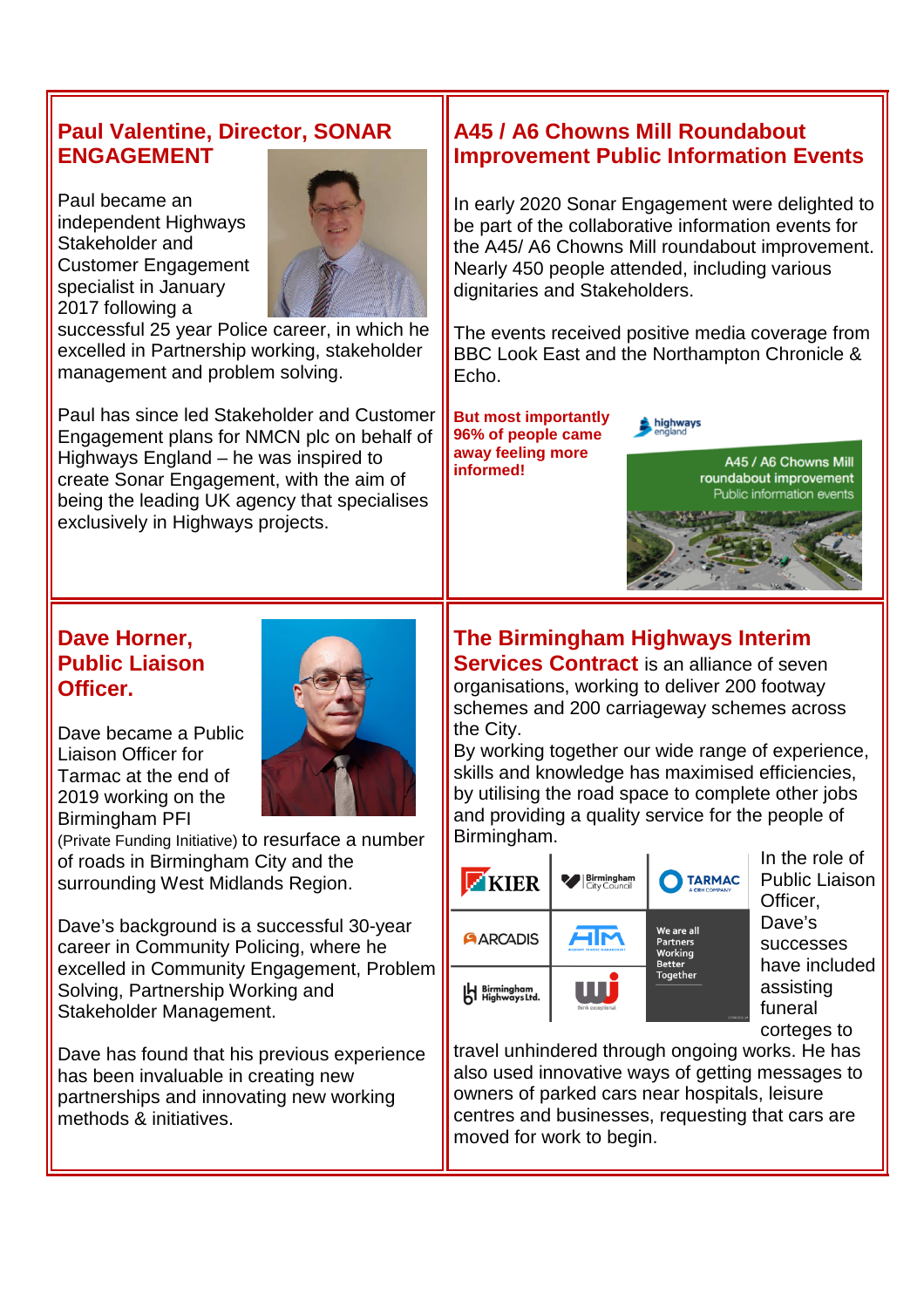#### **Neil Hallam, Public Liaison Officer.**

Neil is a retired Police Officer and freelance journalist. He has an MSc in Disaster Management and is a member of the



Emergency Planning Society and the Chartered Institute of Journalists.

During his Police career, Neil worked in core Police roles, including: Neighbourhood Policing and the Detective Branch. He also specialised in a more unique role in CBRN Terrorism and modernising Nottinghamshire's CBRN response in the wake of the 2018 Novichock attack.

Since retiring from the Police in 2019, Neil uses his unique mix of skills to provide Customer Engagement for highways projects.

# **A52 Clifton Bridge Repair**

When Clifton bridge was closed for emergency repairs in February 2020, Nottingham became Europe's most congested city. Without a planned lead in to the repair program, the customer engagement became complex and fast changing.

Using skills learned in emergency planning, Neil hosts regular conference calls based on the Local Resilience Forum structure, to manage the complicated multi-agency relationships. His Community Policing and journalism skills have maintained a constant dialogue with local residents and road users.



#### **Kay Stevens, Public Liaison Officer.**

Kay is NMCN Limited's Public Liaison Officer for Bridlington Sea Front regeneration.

Kay has a passion for making a difference, resolving issues



and adding value through stakeholder management and by community engagement.

Kay has a training and development background and experience of working for the Police, Health and Charity sectors. Kay was actively involved in the relief effort following the 2004 Indian Ocean tsunami

# **Bridlington Sea Front**

This £3.8m project is creating a series of destination spaces, linked by pedestrian priority streets, with spill out zones for businesses.



It introduces traffic calming measures, colourful street furniture and sculptural lighting. A legacy of working in a historic town has been unexpected underground defects, which needed to be rectified before the project could continue.

In a tourist town that depends on seasonal footfall these delays have caused concern for leisure, hospitality and retail stakeholders.

As PLO, Kay has quickly addressed their enquiries and consulted with those affected by the works.